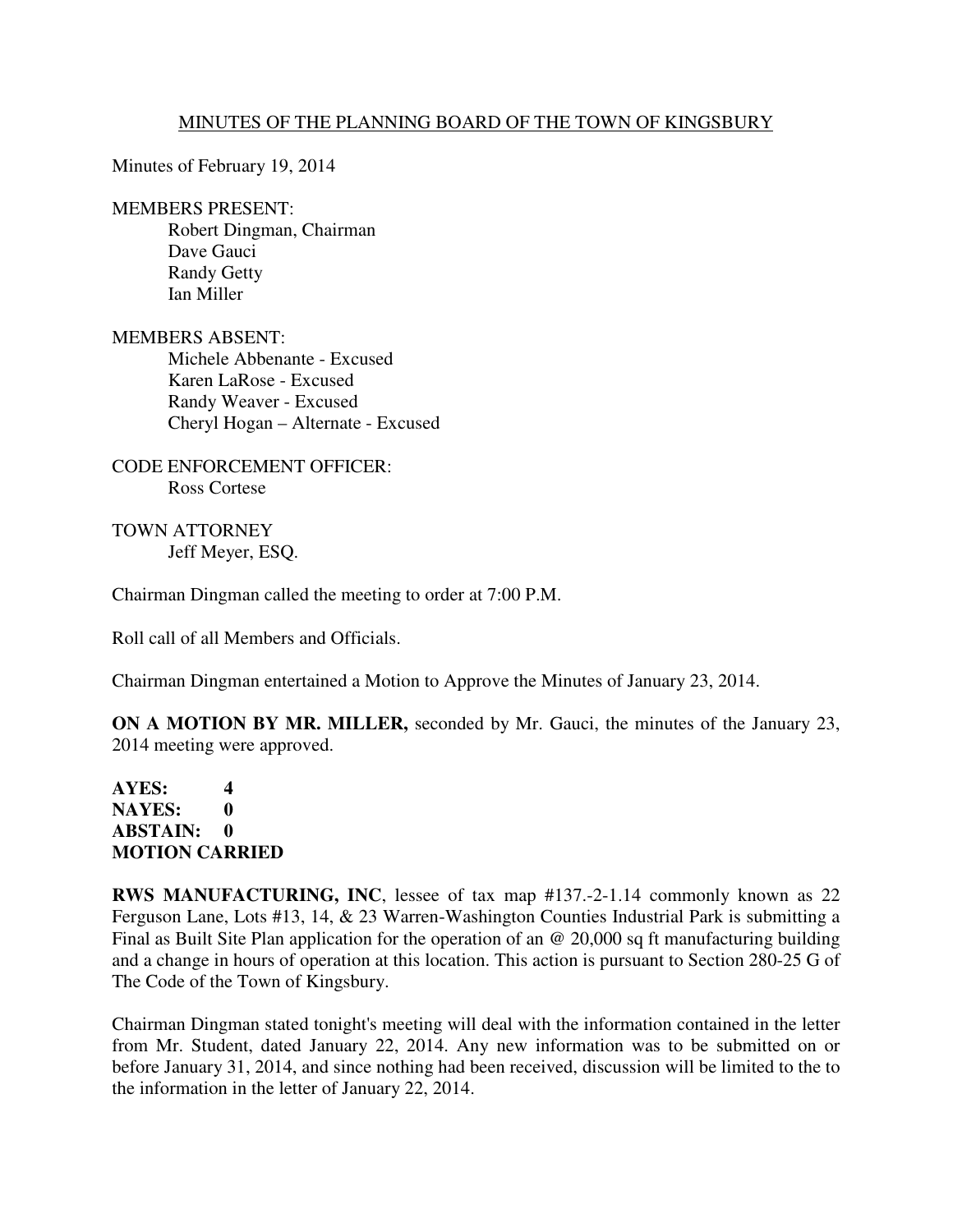Planning Board Meeting Page 2 February 19, 2014

Chairman Dingman introduced Mr. Student, the representative of RWS. Mr. Student introduced Dan Tuczinski of Tuczinski, Cavalier, Gilchrist & Collura, P.C. of Albany, NY. Mr. Tuczinski will be the Attorney for RWS.

Chairman Dingman indicated that items not yet received included the As Built drawings, verification from RWS engineers indicating the extension of the stack would make no difference in mitigating noise and smoke complaints. Discussion ensued relative to the sound fence and Mr. Student indicated that a blanket had been tried and it made no difference. Chairman Dingman indicated that the Planning Board has an issue of trust, in part because little has been accomplished without an order from the Court.

Mr. Student stated he would not be giving out any updated drawings tonight, as they cannot get the swales because of the snow. He has done all of the inverts and has them available.

Mr. Tucziniski stated that he appreciated the concerns of the Planning Board. He indicated that he has tried to give the Board additional information that he believes has a bearing on the issues that are present in this case. Due to continued concerns with the noise, they have hired another consultant that is an expert on noise evaluations and capable of making recommendations for mitigation. They also undertook a second study to see what is going on in terms of the facility. Tonight they wanted to bring to the Boards attention some additional information.

Mr. Tucziniski stated one of the concerns he had was the Board imposed certain decibels standard levels. They turned the information over to their noise consultant. They want to make the Board aware in the record and point a fact that the decibels that are generated, using DEC and EPA standards and guide lines are generally considered quiet zones standards which are typically in a residential area. The decibels that are imposed on RWS are typically found between a library and a quiet rural neighborhood. They wanted to put this in the record so that the Board will appreciate that in an industrial park according to DEC and EPA typical standard and guide lines this is well below the thresh hold of commercial resilience. Our studies show we are in compliance with those standards. Chairman Dingman objected to the statement that the Board imposed the decibel levels and through further discussion, it was explained that the Board and RWS agreed to these levels. He further indicated that these levels were based on the recommendations of multiple engineers and the DEC recommendations and not picked out of the air.

Mr. Tucziniski stated that what they want to do tonight, is work with the town and the neighbors. RWS is having serious economic issues and operating the plant 5 (five) days a week is not getting it done. What Mr. Tucziniski is proposing tonight is a 6-week time frame where RWS would be permitted (and they are not looking for a seven day a week operation) and allowed to operate on Saturday's. They will conduct further studies and analysis during this time period.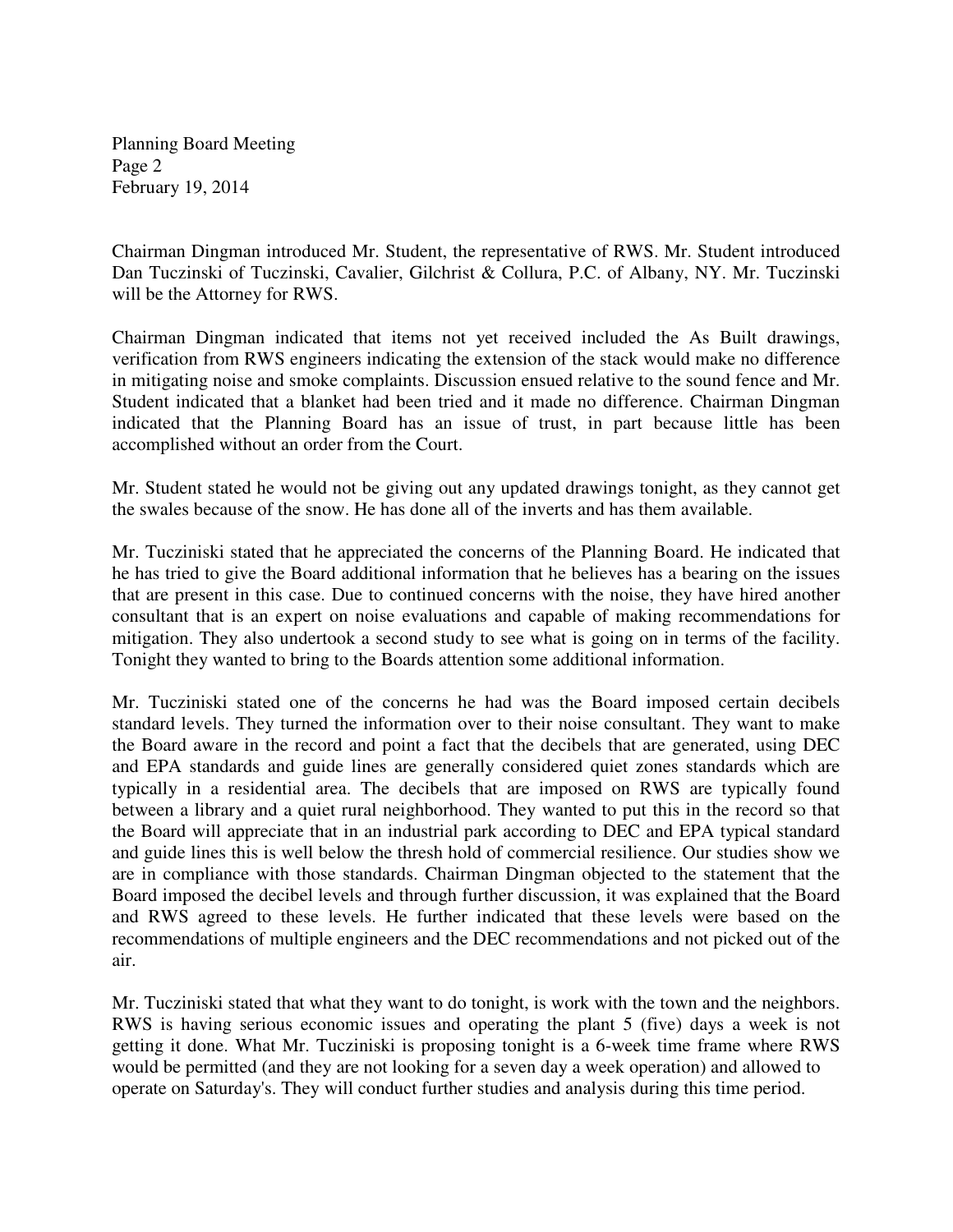Planning Board Meeting Page 3 February 19, 2014

They will share this information with the Board. By operating on Saturday's it will allow them to study the effects.

Mr. Miller had concerns with how the noise testing will be done and the length of the intervals for the readings.

Chairman Dingman opened the public hearing.

Dennis Kelly, 672 County Line Road, had concerns with the smoke coming back. He is also questioning the time of the sound testing. He also expressed concerns with enforcement of the covenant regarding noise in the contracts with Warren Washington County IDA which were signed by Mr. Fortin.

Paul Bromley of 270 Kingsbury Road stated he would like to reiterate Mr. Kelly's statement regarding the signing of the covenant with Warren Washington County IDA. Mr. Bromley stated he believes it is the responsibility of the IDA to be police the noise in the park and not the Town.

Dan Colomb, 726 County Line Road, had concerns with whether RWS was the right fit for the park.

Donna Kelly, 672 County Line Road, questioned what time the sound studies would be done.

Discussion ensued among the Board with questions addressed by the Applicant and the Applicants Representative.

The Board discussed the proposal to work on Saturdays for the next 6-weeks from 7:00 AM to 3:00 PM. The question arose as to the feasibility of rather than shutting down and having to fire the plant up again on Saturday morning, it might be better to work through until Saturday morning. That seemed to be acceptable and the time frame was also discussed. The Board did not wish to go through a six week trial period but seemed willing to accept a trial until the next Planning Board meeting.

Chairman Dingman stated he does expect all materials will be submitted to the Town of Kingsbury by February 28, 2014 or there will not be a meeting on March 19, 2014 and the shift will stop. This does not include the sound testing. Mr. Student will bring the results of the sound testing with him to the meeting. The sound engineers will also be at the meeting with possible recommendations for mitigation. Chairman Dingman stated he would like a professional's report of why raising the stack would no help with the smoke, and it was agreed that the noise consultant will contact the neighbors.

Chairman Dingman stated he would also like to see the as built plans at the March 19, 2014 meeting.